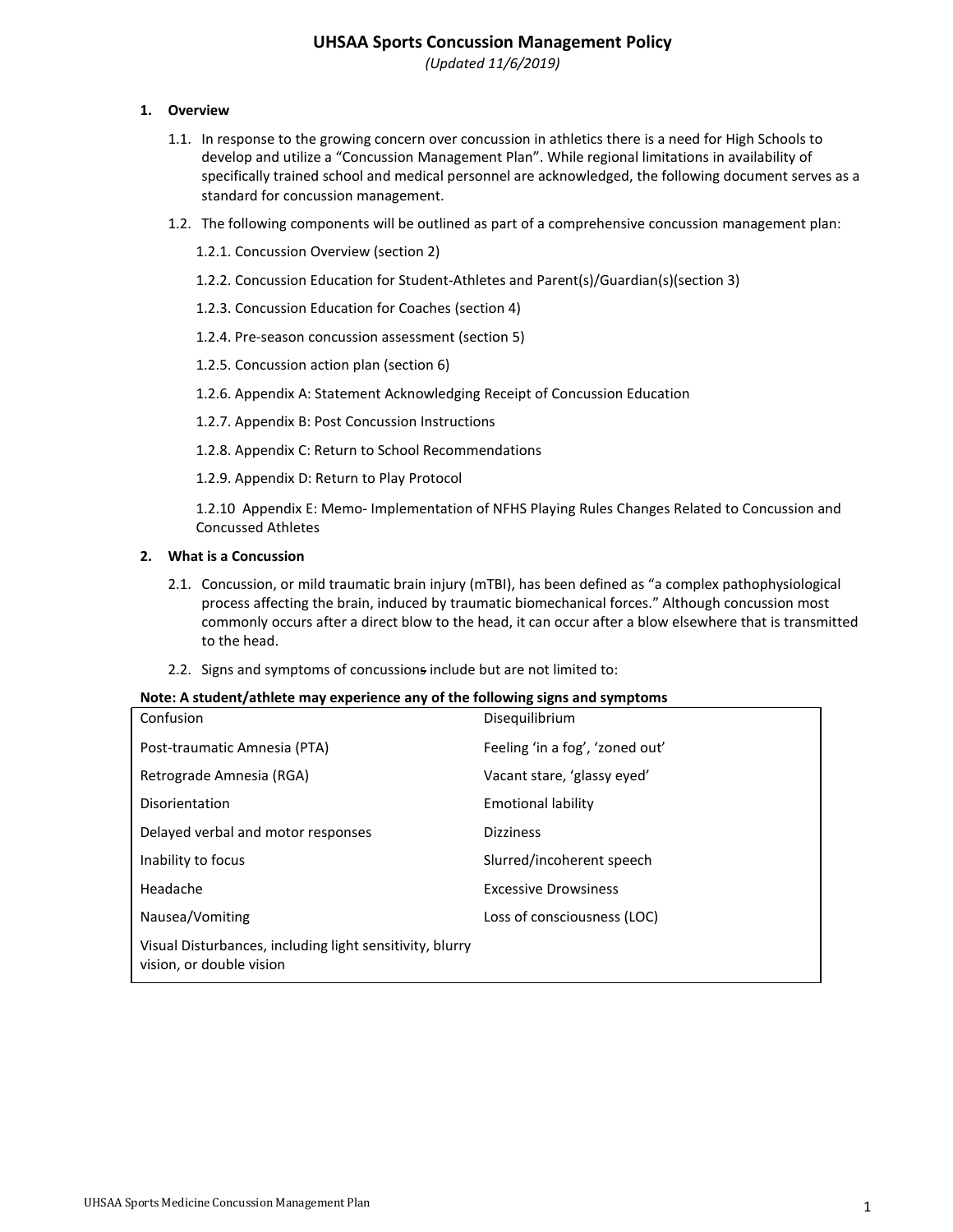*(Updated 11/6/2019)*

### **3. Concussion Education for Student Athletes and Parent(s)/Guardian(s)**

- 3.1. At the beginning of individual sport seasons or at the beginning of the school year, student‐athletes shall be presented with a discussion about concussions and given a copy of the Centers for Disease Control and Prevention (CDC) "Heads Up: Concussion in High School Sports – A fact sheet for Athletes" or other equivalent form of education. Links to other relevant materials or online courses that may be used in the place of a paper handout will be noted on UHSAA's Sports Medicine website:<http://www.uhsaa.org/sportsmedicine/>
	- 3.1.1. If the school has medical coverage in place for their athletes (i.e. physician or licensed athletic trainer), this person shall provide the discussion and educational handout
	- 3.1.2. If no such coverage exists, the coach or other designated school personnel shall be responsible for providing the fact sheets to the student athletes.
- 3.2. At the beginning of individual sport seasons, parent/guardian(s) shall be presented with a copy of the CDC's "Heads Up: Concussion in High School Sports – A Fact sheet for parents"
- 3.3. These materials are available free of charge from the CDC. To order or download go to the CDC concussion web‐ page or use the following link:<http://www.cdc.gov/headsup>
- 3.4. All student‐athletes and their parents/guardians will sign a statement in which the student‐athlete accepts the responsibility for reporting their injuries and illnesses to the coaching/athletic training staff, parents, or other health care personnel including signs and symptoms of concussion. This statement will also acknowledge having received the above mentioned educational handouts. **See Appendix A**
- 3.5. All student‐athletes shall be **required** to participate in the above education at the beginning of individual sport seasons or at the beginning of the school year, prior to their participation in any sport governed by the UHSAA.
	- 3.5.1. Club sports sponsored by high schools do not fall under the jurisdiction of the UHSAA. UHSAA member high schools are nonetheless encouraged to adopt similar policies to properly manage concussion in the club sports they support.

#### **4. Concussion Education for Coaches**

- 4.1. It is required that each year coaches, staff and athletic trainers shall review this document (the UHSAA Sports Concussion Management Policy), and a copy of the CDC's "Heads Up: Concussion in High School Sports – A Guide for Coaches" <http://www.cdc.gov/headsup>
- 4.2. All coaches, coaching staff, athletic trainers and administrative personnel shall complete a course dealing with concussion, its signs, symptoms and management. **This course shall be completed prior to working with student‐athletes.** The CDC, in partnership with the National Federation of State High School Associations, has developed a free web based course, "Concussion in Sports: What you need to know", to be used for this purpose.

4.2.1. Repetition of the course is required on an annual basis as determined by Utah State Board of Education and UHSAA.

4.2.2. The "Concussion in Sports: What You Need to Know" on-line course is available free of charge after registering at [http://www.nfhslearn.com](http://www.nfhslearn.com/)

#### **5. Pre‐season concussion assessment**

- 5.1. Optimally, a concussion history should be included as part of a student/athlete's pre-participation physical health examinations with their health care professional.
- 5.2. It is recommended that every two years, student‐athletes complete a baseline assessment prior to the beginning of the school year or their individual sports seasons as appropriate. Baseline assessments may consist of any or all of the following:
	- 5.2.1. Standardized Symptom Checklist
	- 5.2.2. Neuropsychological Testing. Generally, pre‐season neuropsychological testing is accomplished through a computerized system. While several computer based programs are available, one program widely used within the State of Utah is, ImPACT (ImPACT Inc.). When used, it is to be completed through a consultant trained in concussion assessment, management and test administration.
		- 5.2.2.1. Neuropsychological testing programs are designed to measure specific brain functions that may be altered after a concussion. The program is designed in such a way as to allow athletes to be tested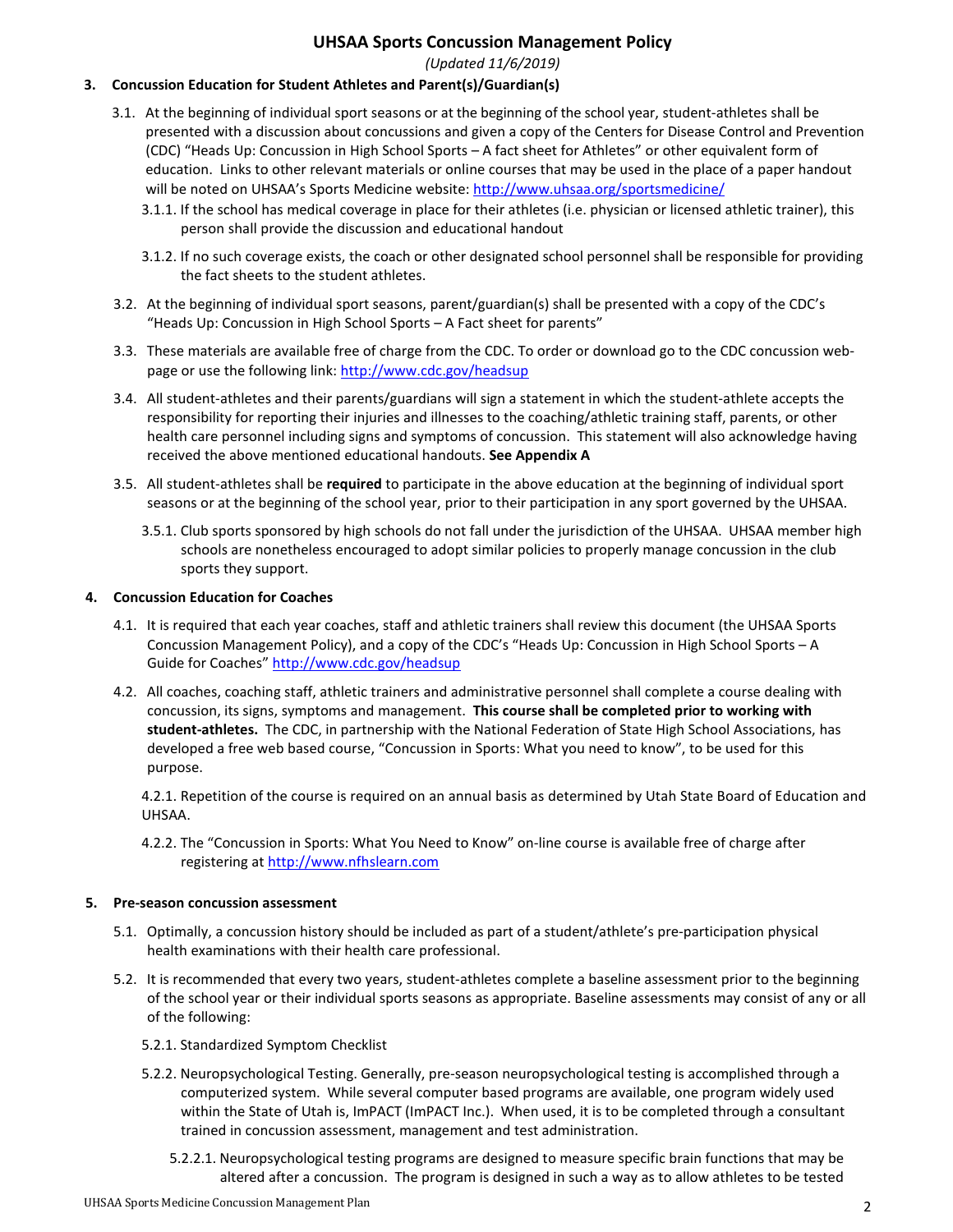#### *(Updated 11/6/2019)*

pre‐season so that post injury performance may be compared to the athlete's own baseline.

5.2.2.2. Neuropsychological testing may be administered by a licensed athletic trainer or other designated school personnel trained in test administration in a controlled computer lab environment.

5.2.2.2.1.Neuropsychological testing baseline data shall be reviewed by an individual certified in administration and interpretation of such results, or under the supervision of or in consultation with a qualified neuropsychologist.

- 5.2.3. Standardized Balance Assessment with the Balance Error Scoring Scale (BESS)
	- 5.2.3.1. BESS is an easily performed measure of balance that has been validated as an effective means to grade postural stability and is a useful part of objective concussion assessment.
	- 5.2.3.2. BESS may be administered during the pre‐season by a licensed athletic trainer or other health care professional.
- 5.2.4. Other pre-season assessments. Additional instruments exist that may be administered as a baseline test. These include the latest version of the Sport Concussion Assessment Tool (SCAT) and/or other tests that measure the following domains: clinical reaction time, gait/balance assessment, videoobservable signs and oculomotor screening.

#### **6. Concussion Action Plan**

- 6.1. When a student‐athlete shows any signs, symptoms or behaviors consistent with a concussion, the athlete shall be removed immediately from practice or competition and evaluated by a health care professional with specific training in the evaluation and management of concussion. The decision regarding removal from practice or competition may be made by school designated medical personnel or a designated school representative.
	- 6.1.1. School personnel, including coaches, are encouraged to utilize a pocket guide or app on the field to assist them in recognizing a possible concussion. An example pocket guide is available as part of the CDC toolkit "Heads Up: Concussion in High School Sports" available at <http://www.cdc.gov/headsup/highschoolsports/coach.html>
- 6.2. Where possible, the athlete shall be evaluated on the sideline by a licensed athletic trainer or other appropriate health care professional. Ideally, the sideline evaluation will be completed using the Sports Concussion Assessment Tool ver. 5 (SCAT 5).
	- 6.2.1. The SCAT 5 is comprised of a symptom checklist, standard and sport specific orientation questions, the Standardized Assessment of Concussion (SAC), and an abbreviated form of the Balance Error Scoring Scale (BESS)
- 6.3. A student‐athlete diagnosed with a concussion shall be withheld from the competition or practice and shall not return to activity for the remainder of that day. The student‐athlete's parent/guardian(s) shall be notified of the situation.
- 6.4. The student‐athlete should receive serial monitoring for deterioration. Student‐athletes and their parent/guardian shall be provided with written instructions upon dismissal from practice/game. **See Appendix B for a copy of discharge instructions. This form is also page 1 of the "***Post Concussion Instructions and Return to Play Clearance Form"* **available on the UHSAA Sports Medicine website: <http://www.uhsaa.org/sportsmedicine/>**
- 6.5. In accordance with district/school emergency action plans, immediate referral to Emergency Medical Services should be provided for any of the following "Red Flag Signs or Symptoms".
	- 6.5.1. Prolonged Loss of Consciousness
	- 6.5.2. Seizure like activity
	- 6.5.3. Slurring of speech
	- 6.5.4. Paralysis of limb(s)
	- 6.5.5. Unequal pupils or dilated and non‐reactive pupils
	- 6.5.6. At any point where the severity of the injury exceeds the comfort level of the on‐site medical personnel
- 6.6. Consultation with a **qualified** health care professional shall occur for all student‐athletes sustaining a suspected concussion. Health care professionals with limited experience or training in recognizing and treatment of concussion are encouraged to seek consultation with professionals who have expertise in understanding,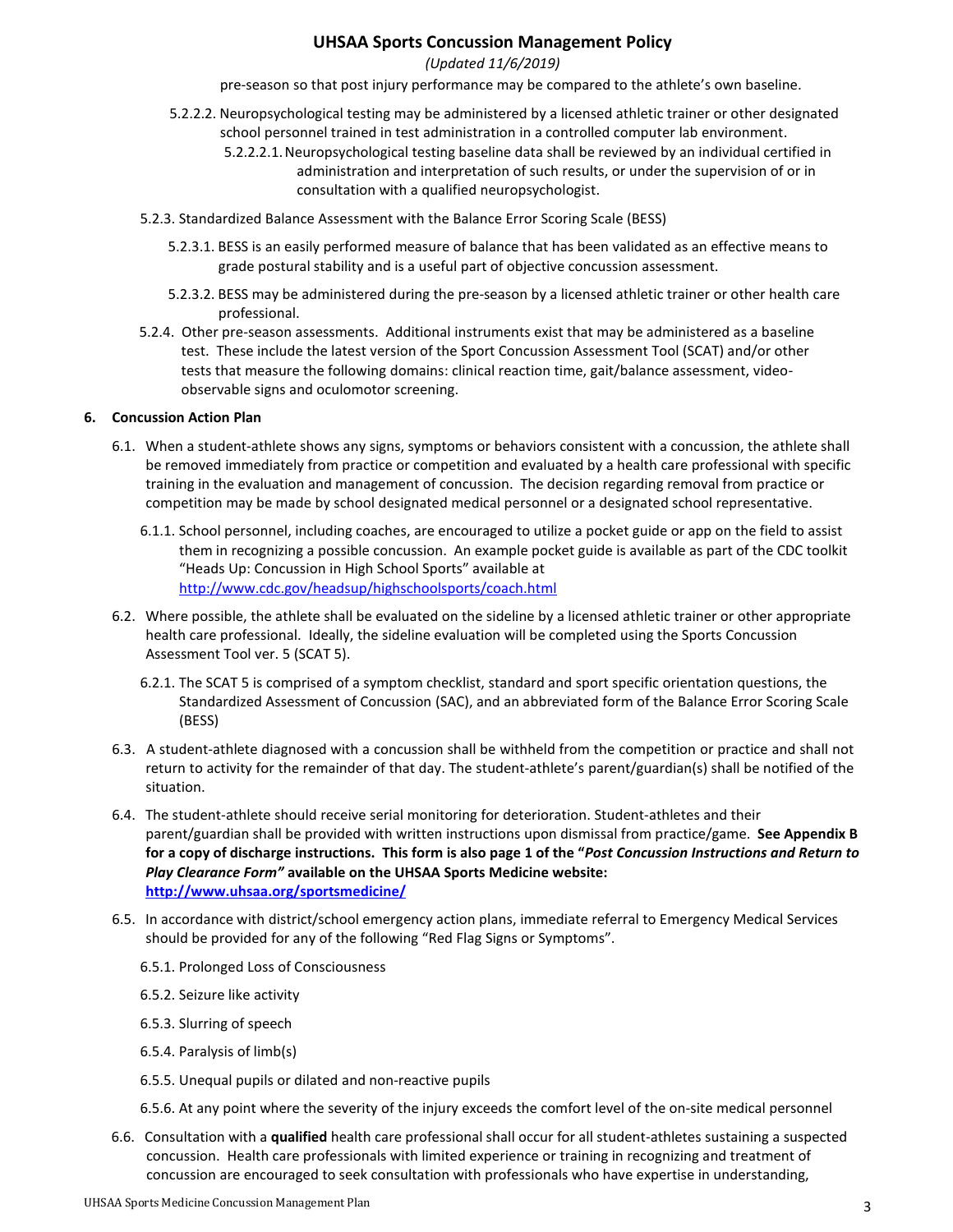#### *(Updated 11/6/2019)*

recognizing and treating concussion and related symptoms. This consultation may occur by telephone between the local health care professional and concussion expert.

- 6.7. For the purposes of this document, a health care professional is defined as one who is trained in management of concussion and who:
	- 6.7.1. is licensed under Utah Code, Title 58, Division of Occupational and Professional Licensing Act; and
	- 6.7.2. may evaluate and manage a concussion within the health care provider's scope of practice; and
	- 6.7.3. has, within three years, successfully complete a continuing education course in the evaluation and management of concussion
- 6.8. Subsequent management of the student‐athlete's concussion shall be under the discretion of the treating health care professional, but may include the following:
	- 6.8.1. Referral to a Concussion Care Clinic
	- 6.8.2. When possible, repeat neuropsychological testing.
	- 6.8.3. Clinical assessment of balance and symptoms, with comparison to baseline data when available.
	- 6.8.4. Medication management of symptoms, where appropriate
	- 6.8.5. Provision of recommendations for adjustment of academic coursework, including the possible need to be withheld from coursework obligations while still symptomatic. **See Appendix C for list of possible accommodations required.**
	- 6.8.6. Direction of return to play protocol, to be coordinated with the assistance of a licensed athletic trainer or designated school personnel**. See Appendix D for return to play protocol**
	- 6.8.7. Final authority for Return‐to‐Play shall reside with the local health care professional (see 6.7), their designee or by a recognized concussion management program. Prior to returning to competition, the concussed student athlete shall have a Return‐to‐Play clearance form signed by their managing health care professional.
- 6.9. The incident, evaluation, continued management, and clearance of the student‐athlete with a concussion shall be documented.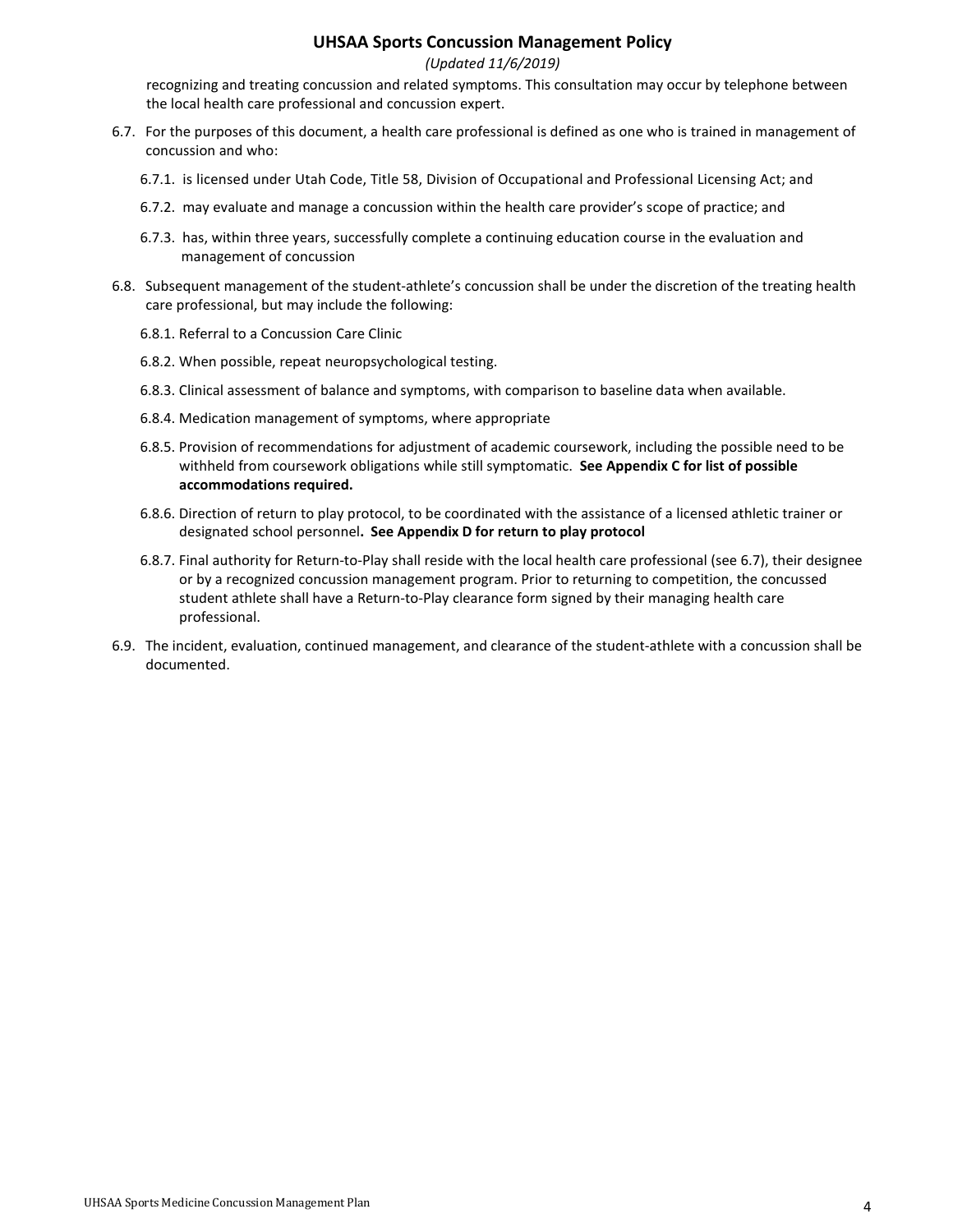*(Updated 11/6/2019)*

**APPENDIX A: Statement Acknowledging Receipt of Education and Responsibility to report signs or symptoms of concussion to be included as part of the "Participant and Parental Disclosure and Consent Document".**

# **Information for Patients, Parents, and Legal Custodians about Concussion**

**What is a concussion?** A concussion is an injury to the brain caused by a direct or indirect blow to the head. It results in your brain not working as it should. The concussion may or may not cause you to black out or pass out. It can happen from a fall, a hit to the head, or a hit to the body that causes your head and your brain to move quickly back and forth.

**How do I know if I have a concussion?** There are many signs and symptoms that you may have after a concussion. A concussion can affect your thinking, the way your body feels, your mood, or your sleep. Here is what to look for the following symptoms:

| Difficulty thinking<br>Being more moody<br>Headache                                                                                                                                                                                                                                                                                                                                                                                                                                                                                                                            | Sleeping more than                                                                        |
|--------------------------------------------------------------------------------------------------------------------------------------------------------------------------------------------------------------------------------------------------------------------------------------------------------------------------------------------------------------------------------------------------------------------------------------------------------------------------------------------------------------------------------------------------------------------------------|-------------------------------------------------------------------------------------------|
| clearly<br>Irritability-things<br>Feeling sick to your<br>$\bullet$<br>$\bullet$<br>Taking longer to figure<br>stomach / queasy<br>bother you more easily<br>$\bullet$<br>things out<br>Fuzzy or blurry vision<br><b>Sadness</b><br>$\bullet$<br>Difficulty concentrating<br>Vomiting / throwing up<br>Feeling nervous or<br>$\bullet$<br>$\bullet$<br>$\bullet$<br>Difficulty remembering<br>worried<br><b>Dizziness</b><br>$\bullet$<br>$\bullet$<br>new information<br>Crying more<br><b>Balance Problems</b><br>$\bullet$<br>Sensitivity to noise or<br>$\bullet$<br>light | usual<br>Sleeping less than usual<br>$\bullet$<br>Trouble falling asleep<br>Feeling tired |

*Table is adapted from the Centers for Disease Control and Prevention* [\(http://www.cdc.gov/concussion/\)](http://www.cdc.gov/concussion/).

**What should I do if I think I have a concussion?** If you are having any of the signs or symptoms listed above, you should tell your parents coach, athletic trainer, or school nurse, so you can get the help you need. If a parent notices these symptoms, he or she should inform the school nurse or athletic trainer.

**When should I be particularly concerned?** If you have a headache that gets worse over time, you are unable to control your body, you throw up repeatedly or feel more and more sick to your stomach, or your words are coming out funny or slurred, let an adult such as your parent, coach, or teacher know right away, so you can get the help you need before things get worse.

**What are some of the problems that may affect me after a concussion?** You may have trouble in some of your classes at school or even with activities at home. If you continue to play or return to play too early after a concussion, you may have long-term trouble remembering things or paying attention, headaches may last a long time, or personality changes can occur. Once you have a concussion, you are more likely to have another concussion.

**How do I know when it's OK to return to physical activity and my sport after a concussion?** After telling your coach, your parents, and any available medical personal that you think you have a concussion, you will probably be seen by a doctor trained in helping people with concussions. Your school and your parents can help you decide who is best to treat you and help to make the decision on when you should return to activity, play, and practice. Your school has a policy in place on how to treat concussions. You should not return to play or practice on the same day as your suspected concussion occurred.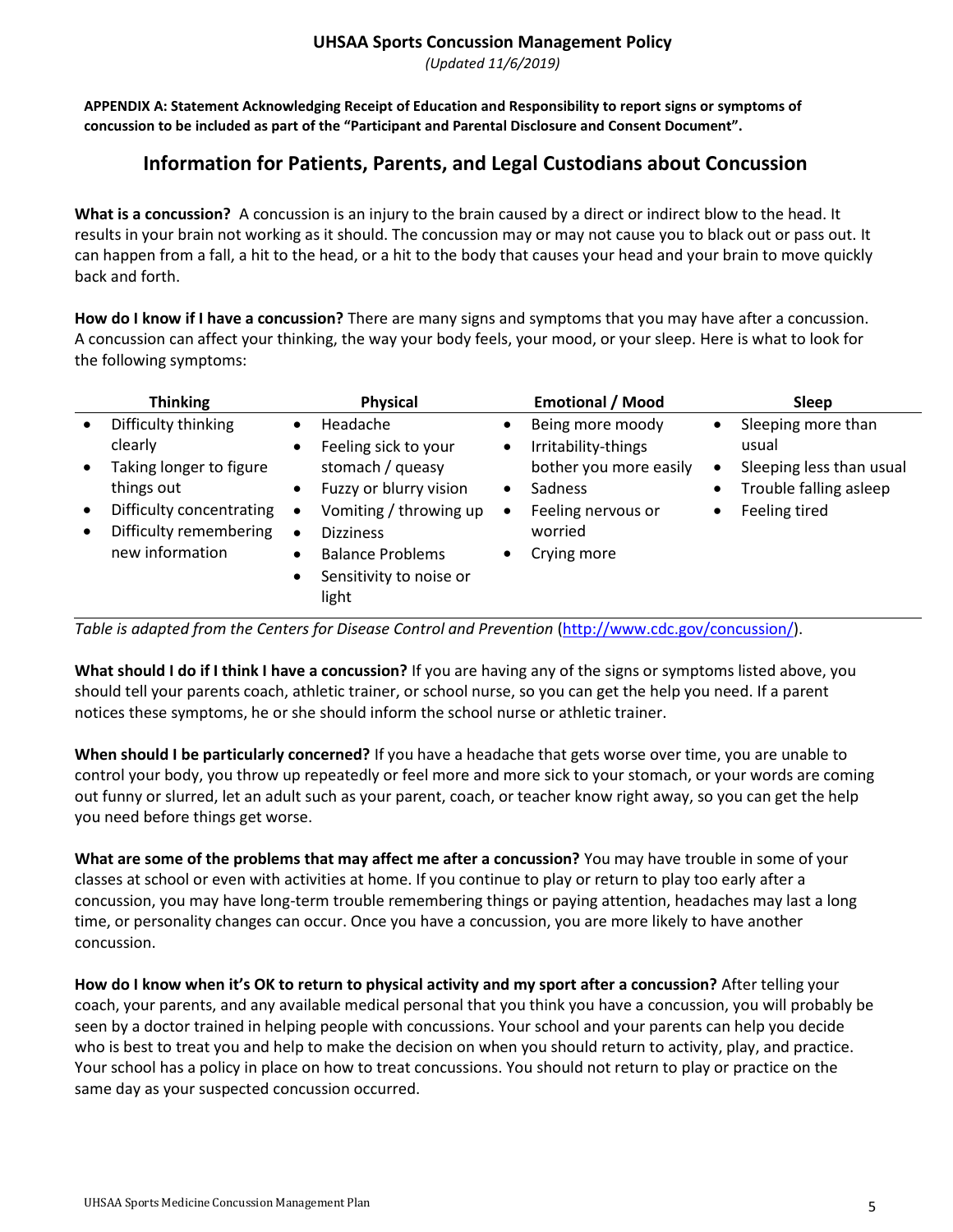*(Updated 11/6/2019)*

# **Information for Patients, Parents, and Legal Custodians about Concussion**

\**If there is anything on this sheet that you do not understand, please ask an adult to explain or read it to you.*

❑ We have read the "Information for Patients, Parents, and Legal Custodians about Concussion". *If true, please check box.*

| <b>Patient</b><br><b>initials</b> | After reading the information sheet, I am aware of the following information:                                                                                                                                                                | Parent or<br>Legal<br>Custodian<br><b>Initials</b> |
|-----------------------------------|----------------------------------------------------------------------------------------------------------------------------------------------------------------------------------------------------------------------------------------------|----------------------------------------------------|
|                                   | A concussion is a brain injury, which should be reported to my parents, my coach(es), or a<br>medical professional if one is available.                                                                                                      |                                                    |
|                                   | A concussion can affect the ability to perform everyday activities such as the ability to think,<br>balance, and perform in the classroom.                                                                                                   |                                                    |
|                                   | A concussion cannot be "seen". Some symptoms might be present right away. Other symptoms<br>can show up hours or days after an injury.                                                                                                       |                                                    |
|                                   | I will tell my parents, my coach, or a medical professional about my injuries and illnesses.                                                                                                                                                 | Not applicable                                     |
|                                   | If I think a teammate has a concussion, I should tell my coach(es), parents, or a medical<br>professional.                                                                                                                                   | Not applicable                                     |
|                                   | I will not return to play in a game or practice if a hit to my head or body causes any concussion-<br>related symptoms.                                                                                                                      | Not applicable                                     |
|                                   | I will/my child will need written permission from a medical professional trained in concussion<br>management to return to play or practice after a concussion.                                                                               |                                                    |
|                                   | According to the latest data, most concussions take days or weeks to get better. A concussion<br>may not go right away. I realize that resolution from this injury is a process and may require<br>more than one medical evaluation.         |                                                    |
|                                   | I realize that emergency department or urgent care physicians will not provide clearance if the<br>patient is seen right away after the injury.                                                                                              |                                                    |
|                                   | After a concussion, the brain needs time to heal. I understand that I am/my child is much more<br>likely to have another concussion or more serious brain injury if return to play or practice occurs<br>before concussion symptoms go away. |                                                    |
|                                   | Sometimes, repeat concussions can cause serious and long-lasting problems.                                                                                                                                                                   |                                                    |
|                                   | I have read and understand the concussion symptoms on the Concussion Information Sheet.                                                                                                                                                      |                                                    |

*Student/Athlete Name School*

I, , of High School

hereby acknowledge having received education about the signs, symptoms, and risks of sport related concussion. I also acknowledge my responsibility to report to my coaches, parent(s)/guardian(s) any signs or symptoms of a concussion.

*signature and printed name of student/athlete Date*

I, the parent/guardian of the student athlete named above, hereby acknowledge having received education about the signs, symptoms, and risks of sport related concussion.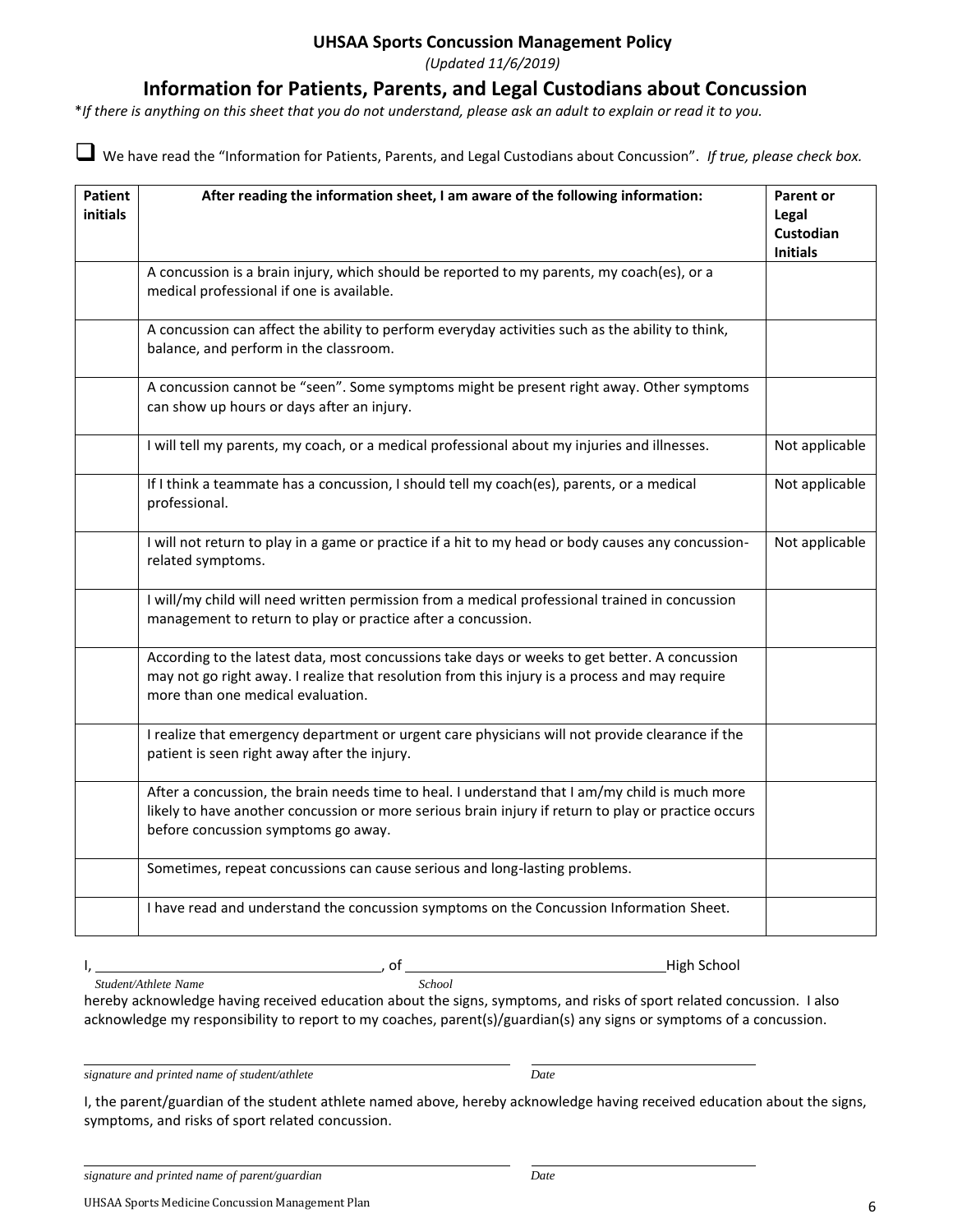*(Updated 11/6/2019)*

#### **APPENDIX B: Immediate Post Concussion Instructions**

**The following instructions are to be given to each athlete and their parent/guardian after sustaining a concussion, as identified in section 6.4 of the UHSAA Concussion Management Policy. These instructions are included with the "***Post Concussion Instructions and Return to Play Clearance Form"* **available on the UHSAA Sports Medicine website: <http://www.uhsaa.org/sportsmedicine/>**

## **Head Injury Precautions**

During the first 24 hours:

#### **It is OK to**

- Use acetaminophen (Tylenol) for headaches
- Use ice pack on head and neck as needed for comfort
- Eat a carbohydrate-rich diet
- Go to sleep
- Rest (no strenuous activity or sports)

#### **There is NO need to**

- Check eyes with flashlight
- Wake up frequently (unless otherwise instructed)
- Test reflexes
- Stay in bed

#### **Do NOT**

- Drink alcohol
- Drive a car or operate machinery
- Engage in physical activity (eg, exercise, weight lifting, physical education, sport participation) that makes symptoms worse
- Engage in mental activity (eg, school, job, homework, computer games) that makes symptoms worse

#### **Do Monitor for Significant Changes:**

Conditions may change significantly within the next 24 hours. Immediately obtain emergency care for any of the following signs or symptoms:

Persistent or projectile vomiting Unequal pupil size Difficulty in being aroused Clear or bloody drainage from the ear or nose Continuing or worsening headache Seizures

Slurred speech or inability to speak Can't recognize people or places – increasing confusion Weakness or numbness in the arms or legs Unusual behavior change – increasing irritability Loss of consciousness

#### **Improvement**

The best indication that an athlete who has suffered a significant head injury is progressing satisfactorily, is that he/she is alert and behaving normally.

#### **Contact your health care provider**

Before returning to physical activities, contact your health care provider for evaluation. Use the attached form to help your health care provider determine if your child sustained a concussion and when your child/ward is fully recovered and able to resume normal activities, including sports.

Talk to your health care provider about the following:

- Management of symptoms
- Appropriate levels of school activity or the need for reducing academic coursework for a temporary period of time
- Appropriate levels of physical activity

#### **Return clearance form prior to returning your child to play**

Before your child will be allowed to return to play, you will need to return the attached "Concussion Return to Play Clearance Form" signed by your care provider to the school.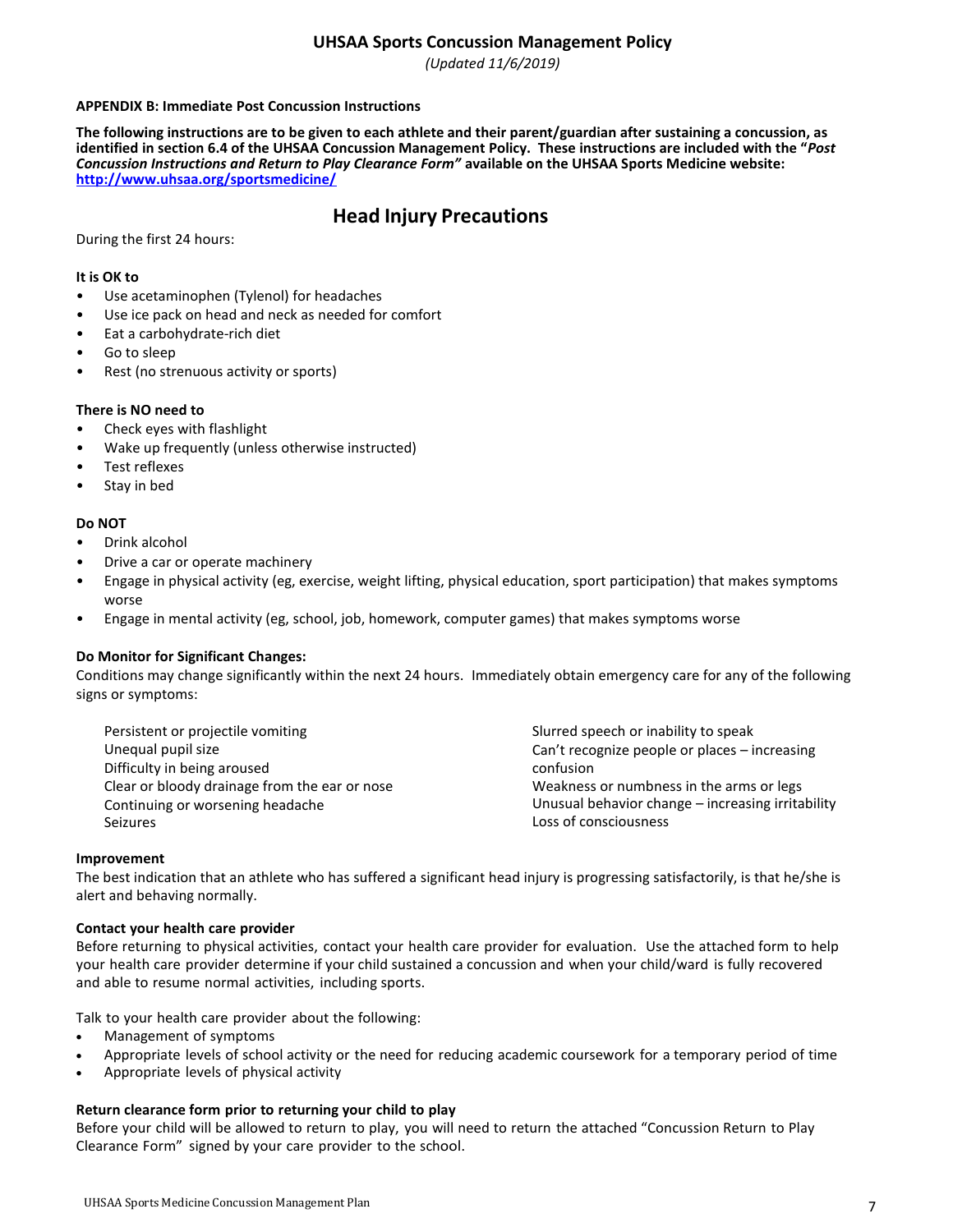*(Updated 11/6/2019)*

#### **APPENDIX C: Return to School Recommendations**

In the early stages of recovery after a concussion, increased cognitive demands, such as academic coursework, as well as physical demands may worsen symptoms and prolong recovery. Accordingly, a comprehensive concussion management plan will provide appropriate provisions for adjustment of academic coursework on a case by case basis.

The following provides a framework of possible recommendations that may be made by the managing health care professional:

Inform teacher(s) and administrator(s) about your injury and symptoms. School personnel should be instructed to watch for:

- Increased problems with paying attention, concentrating, remembering, or learning new information
- Longer time needed to complete tasks or assignments
- Greater irritability, less able to cope with stress
- Symptoms worsen (e.g., headache, tiredness) when doing schoolwork

| <b>Injured Student</b> | Date |  |
|------------------------|------|--|
|                        |      |  |

#### **Until fully recovered, the following supports are recommended**: *(check all that apply)*

May return immediately to school full time.

Not to return to school. May return on (date)

\_\_Return to school with supports as checked below. Review on (date) \_\_\_\_\_\_\_\_\_\_\_\_

\_Shortened day. Recommend \_\_ hours per day until (date) \_\_

Shortened classes (i.e., rest breaks during classes). Maximum class length: minutes.

Allow extra time to complete coursework/assignments and tests.

Reduce homework load by \_\_\_\_\_\_\_\_\_%. Maximum length of nightly homework: \_ minutes.

No significant classroom or standardized testing at this time.

No more than one test per day.

\_\_ Allow the student to leave class a few minutes early to avoid excessive stimulation from noisy hallways

Take rest breaks during the day as needed.

\_\_\_Other: List:\_\_\_\_\_

**Under no circumstances should a student-athlete be permitted to return to contact activities at practice or competition if they have not successfully reintegrated back to school, or if they are continuing to require extra accommodations in school that were not previously part of a student 504 or IEP plan.**

#### **Managing Health Care Professional**

Please write legibly

| Name                               | Office Phone |      |  |
|------------------------------------|--------------|------|--|
| E-mail                             | Alt. Phone   |      |  |
| Health Care Professional Signature |              | Date |  |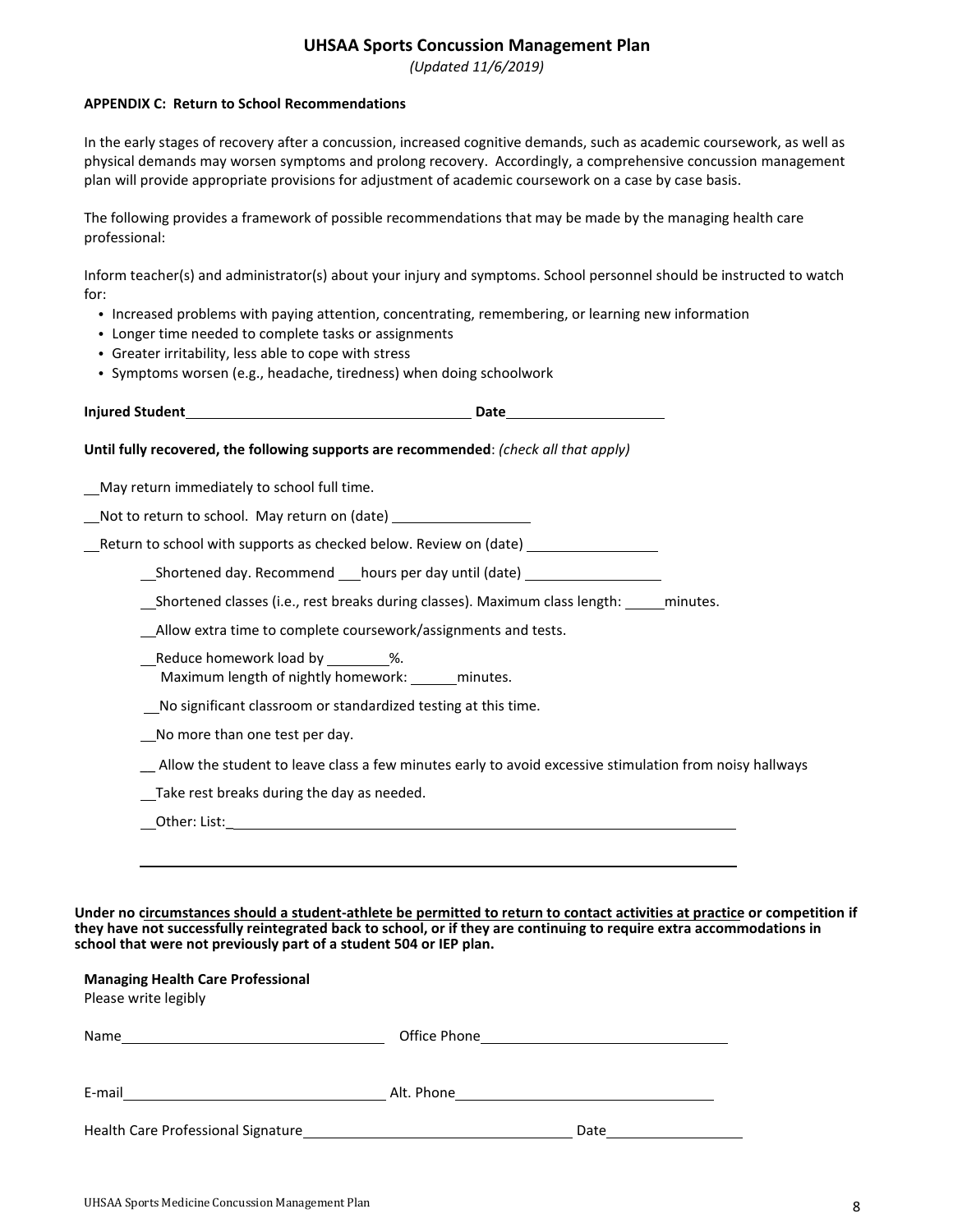*(Updated 11/6/2019)*

#### **APPENDIX D: RETURN TO PLAY PROTOCOL, to be included in "Return to Play Clearance Form"**

- Recovery from concussion and progression through the Return-to-Play stages is individualized and determined on a case by case basis. Many factors influence the rate of progression and include previous concussion history, duration and types of symptoms, age and sport/activity that the athlete participates in. Athletes with history of prior concussion, extended duration of symptoms, or participation in collision or contact sports may progress more slowly.
- **It is expected that a student-athlete has successfully and completely reintegrated back to school prior to engaging in any contact activities in practice or competition.**
- The following table is adapted from the 5<sup>th</sup> International Conference on Concussion in Sport and provides the framework for the return to play protocol.
- ‐ It is expected that student‐athletes will start in stage 1 and remain in stage 1 until symptom free. Under the guidance of a qualified health care provider, symptom limited physical exertion may be started prior to reaching symptom free status.
- ‐ The patient may, under the direction of the health care professional, and the guidance of the licensed athletic trainer or recognized concussion management program, progress to the next stage only when assessment battery has normalized, including symptom assessment, cognitive assessment with computerized or other appropriate neuropsychological assessment, and/or balance assessment with the BESS.
- It is anticipated that at least 24 hours will be required, at a minimum, of being asymptomatic with each stage before progressing to the next stage.
- ‐ Utilizing this framework, in a **best case scenario**, a patient sustaining a concussion and being asymptomatic by the next day will start in Rehabilitation Stage 1 at post injury day 1 and progress through to stage 6, 'Return to Play' by post injury day 6.
- ‐ There may be circumstances, based on an individual's concussion severity, where the return to play protocol may take longer. Under all circumstances the progression through this protocol shall be overseen by the managing health care professional, licensed athletic trainer or recognized concussion management program.
- ‐ Each student‐athlete with a concussion shall be personally evaluated by a health care professional at least one time during this process.
- ‐ When the athlete has successfully passed through stage 5 (Full Contact Practice) and has previously been evaluated by a health care professional or recognized concussion management program, a verbal clearance may be obtained by the licensed athletic trainer or designated school personnel. Otherwise, a visit with a health care professional is required before such clearance to return to play will be granted.

| GRADUATED RETURN TO PLAY PROTOCOL <sup>1</sup>                                                            |                                                                                                                                                                                                                              |                                                                                                                                |  |
|-----------------------------------------------------------------------------------------------------------|------------------------------------------------------------------------------------------------------------------------------------------------------------------------------------------------------------------------------|--------------------------------------------------------------------------------------------------------------------------------|--|
| <b>Stage</b>                                                                                              | <b>Functional Exercise or Activity</b>                                                                                                                                                                                       | <b>Objective</b>                                                                                                               |  |
| 1. Symptom-limited activity after 24-<br>48 hours of relative physical and<br>cognitive rest              | Activities of Daily Living (ADLs) that do not provoke symptoms.<br>When Indicated, cognitive rest followed by gradual<br>reintroduction of schoolwork.                                                                       | <b>Gradual reintroduction of</b><br>work/school activities                                                                     |  |
| Date Tested:                                                                                              |                                                                                                                                                                                                                              | Date Cleared: Initial:                                                                                                         |  |
| 2. Light Aerobic Physical Activity<br>Date Tested: _____________                                          | Non-impact aerobic activity (e.g. swimming, stationary biking) at<br><70% estimated maximum heart rate (slow to medium pace) for<br>up to 30 minutes as symptoms allow.                                                      | Increase heart rate, maintain<br>condition, assess tolerance of<br>activity                                                    |  |
|                                                                                                           |                                                                                                                                                                                                                              | Date Cleared: Initial:                                                                                                         |  |
| 3. Moderate aerobic physical activity<br>and Non-contact training drills at<br>half speed<br>Date Tested: | Non-contact sport specific drills at reduced speed; Aerobic<br>activity at 70-85% estimated maximum heart rate; light<br>resistance training (e.g. weights at <50% previous max ability)                                     | Begin assimilation into team<br>dynamics, introduce more motion<br>and non-impact jarring<br>Date Cleared: Initial:            |  |
| 4. Non-contact training drills at full<br>speed<br>Date Tested:                                           | Regular Non-contact training drills; aerobic activity at maximum<br>capacity including sprints; regular weight lifting routine. As part<br>of this stage, return to regular school activities has also been<br>accomplished. | <b>Ensure tolerance of all regular</b><br>activities short of physical contact<br>and academic work.<br>Date Cleared: Initial: |  |
| <b>5. Full Contact Practice</b>                                                                           |                                                                                                                                                                                                                              | Assess functional skills by coaching<br>staff, ensure tolerance of contact                                                     |  |
|                                                                                                           | <b>Full Contact Practice</b>                                                                                                                                                                                                 | activities                                                                                                                     |  |
| Date Tested:                                                                                              |                                                                                                                                                                                                                              | Date Cleared:<br>Initial:                                                                                                      |  |
| 6. Return to Play                                                                                         | Regular game competition                                                                                                                                                                                                     |                                                                                                                                |  |

‐ A completed "Return to Play Clearance Form" indicating the student is medically released to return to full competition shall be provided to school officials prior to a student's being allowed to resume competition after suffering a concussion.

1. McCrory P, Meeuwisse W, Dvorak J, Aubry M, Bailes J, Broglio S, et al.: Consensus statement on concussion in sport-the 5th international conference on concussion in sport held in Berlin, October 2016. Br J Sports Med 2017;51:838–847.